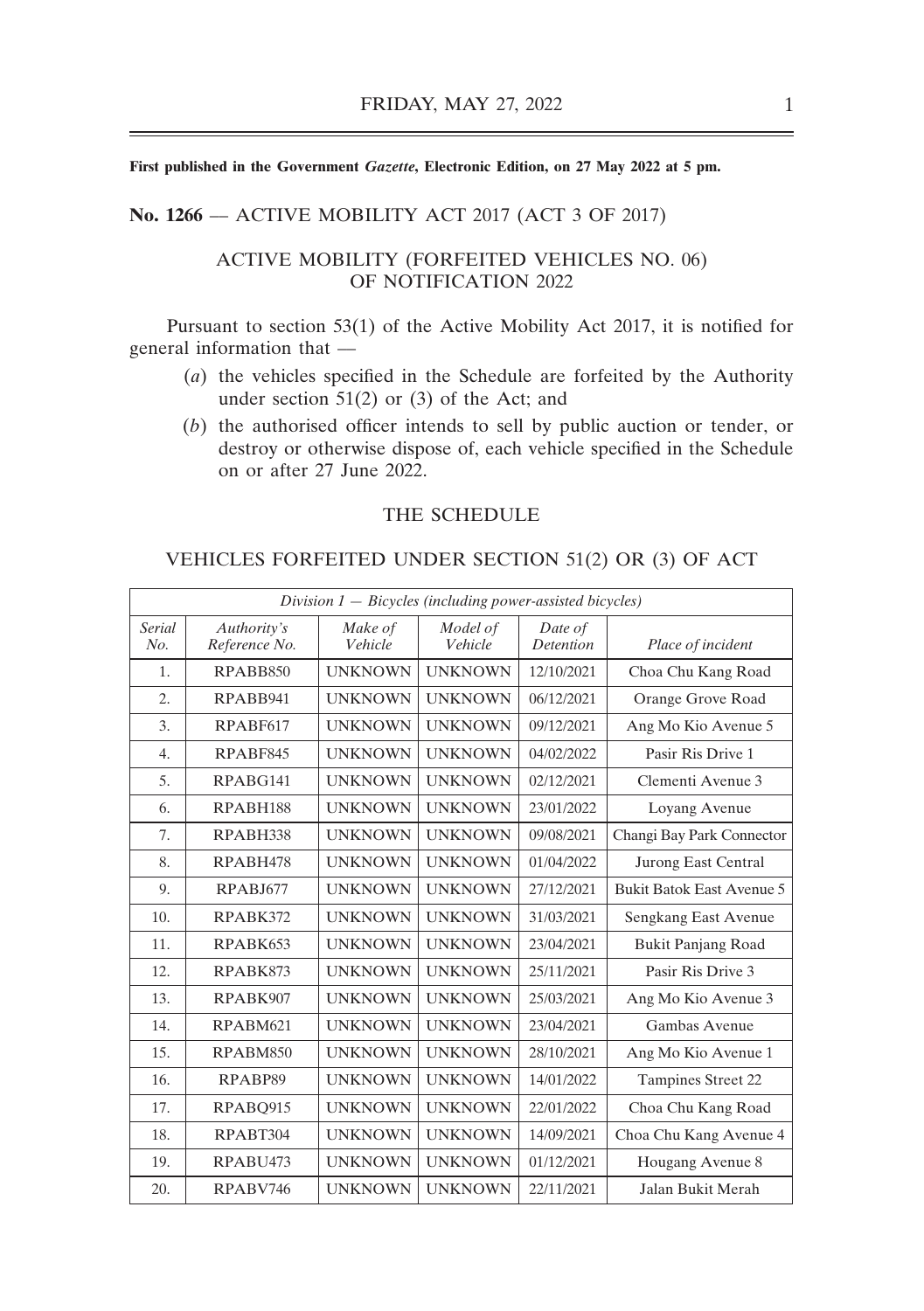| Serial<br>No. | Authority's<br>Reference No. | Make of<br>Vehicle | Model of<br>Vehicle | Date of<br><b>Detention</b> | Place of incident           |
|---------------|------------------------------|--------------------|---------------------|-----------------------------|-----------------------------|
| 21.           | RPABX21                      | <b>UNKNOWN</b>     | <b>UNKNOWN</b>      | 11/02/2022                  | Anchorvale Road             |
| 22.           | RPABY275                     | <b>UNKNOWN</b>     | <b>UNKNOWN</b>      | 03/12/2021                  | Lengkok Bahru               |
| 23.           | RPABZ213                     | <b>UNKNOWN</b>     | <b>UNKNOWN</b>      | 09/08/2021                  | Changi Bay Park Connector   |
| 24.           | RPABZ825                     | <b>UNKNOWN</b>     | <b>UNKNOWN</b>      | 17/02/2022                  | Sengkang West Avenue        |
| 25.           | <b>RPAB01057</b>             | <b>UNKNOWN</b>     | <b>UNKNOWN</b>      | 11/03/2022                  | Jalan Tiga                  |
| 26.           | <b>RPAB05164</b>             | <b>UNKNOWN</b>     | <b>UNKNOWN</b>      | 08/11/2021                  | Pioneer Road North          |
| 27.           | RPAB05343                    | <b>UNKNOWN</b>     | <b>UNKNOWN</b>      | 09/02/2022                  | Serangoon North Avenue 1    |
| 28.           | <b>RPAB05578</b>             | <b>UNKNOWN</b>     | <b>UNKNOWN</b>      | 15/12/2021                  | Yishun Avenue 11            |
| 29.           | <b>RPAB10761</b>             | <b>UNKNOWN</b>     | <b>UNKNOWN</b>      | 08/12/2021                  | Ang Mo Kio Avenue 3         |
| 30.           | <b>RPAB10953</b>             | <b>UNKNOWN</b>     | <b>UNKNOWN</b>      | 31/03/2022                  | Jurong West Avenue 1        |
| 31.           | <b>RPAB13184</b>             | <b>UNKNOWN</b>     | <b>UNKNOWN</b>      | 30/08/2021                  | Nim Road                    |
| 32.           | <b>RPAB13452</b>             | <b>UNKNOWN</b>     | <b>UNKNOWN</b>      | 19/01/2022                  | Simei Street 3              |
| 33.           | <b>RPAB17095</b>             | <b>UNKNOWN</b>     | <b>UNKNOWN</b>      | 09/03/2022                  | <b>Bedok North Avenue 2</b> |
| 34.           | <b>RPAB17678</b>             | <b>UNKNOWN</b>     | <b>UNKNOWN</b>      | 26/01/2022                  | Circuit Road                |
| 35.           | <b>RPAB18675</b>             | <b>UNKNOWN</b>     | <b>UNKNOWN</b>      | 09/03/2022                  | <b>Bedok North Avenue 2</b> |
| 36.           | <b>RPAB20098</b>             | <b>UNKNOWN</b>     | <b>UNKNOWN</b>      | 06/02/2022                  | <b>Woodlands Street 13</b>  |
| 37.           | <b>RPAB20788</b>             | <b>UNKNOWN</b>     | <b>UNKNOWN</b>      | 23/03/2022                  | Sengkang East Avenue        |
| 38.           | RPAB21023                    | <b>UNKNOWN</b>     | <b>UNKNOWN</b>      | 07/02/2022                  | Pasir Ris Street 52         |
| 39.           | <b>RPAB21037</b>             | <b>UNKNOWN</b>     | <b>UNKNOWN</b>      | 17/11/2021                  | Compassvale Drive           |
| 40.           | RPAB22576                    | <b>UNKNOWN</b>     | <b>UNKNOWN</b>      | 10/01/2022                  | Circuit Road                |
| 41.           | <b>RPAB22587</b>             | <b>UNKNOWN</b>     | <b>UNKNOWN</b>      | 14/03/2022                  | New Upper Changi Road       |
| 42.           | RPAB22769                    | <b>UNKNOWN</b>     | <b>UNKNOWN</b>      | 14/02/2022                  | <b>Woodlands Avenue 4</b>   |
| 43.           | <b>RPAB22821</b>             | <b>UNKNOWN</b>     | <b>UNKNOWN</b>      | 08/03/2022                  | Bedok North Road            |
| 44.           | <b>RPAB25080</b>             | <b>UNKNOWN</b>     | <b>UNKNOWN</b>      | 12/11/2021                  | Serangoon Road              |
| 45.           | <b>RPAB26890</b>             | <b>UNKNOWN</b>     | <b>UNKNOWN</b>      | 10/12/2021                  | Bukit Batok West Avenue 6   |
| 46.           | <b>RPAB28024</b>             | <b>UNKNOWN</b>     | <b>UNKNOWN</b>      | 09/11/2021                  | Commonwealth Avenue<br>West |
| 47.           | <b>RPAB28161</b>             | <b>UNKNOWN</b>     | <b>UNKNOWN</b>      | 07/12/2021                  | Lorong Ah Soo               |
| 48.           | <b>RPAB28268</b>             | <b>UNKNOWN</b>     | <b>UNKNOWN</b>      | 08/03/2022                  | Woodlands Avenue 9          |
| 49.           | <b>RPAB30450</b>             | <b>UNKNOWN</b>     | <b>UNKNOWN</b>      | 04/03/2022                  | Woodlands Avenue 6          |
| 50.           | <b>UNPAB09857U</b>           | <b>UNKNOWN</b>     | <b>UNKNOWN</b>      | 29/03/2022                  | Jurong West Avenue 1        |
| 51.           | UNPAB19693R                  | <b>UNKNOWN</b>     | <b>UNKNOWN</b>      | 15/10/2021                  | Sembawang Way               |
| 52.           | <b>UNPAB31397E</b>           | <b>UNKNOWN</b>     | <b>UNKNOWN</b>      | 24/01/2022                  | Woodlands Avenue 12         |
| 53.           | <b>UNPAB31978Q</b>           | <b>UNKNOWN</b>     | <b>UNKNOWN</b>      | 24/12/2021                  | Woodlands Avenue 9          |
| 54.           | <b>UNPAB36502A</b>           | <b>UNKNOWN</b>     | <b>UNKNOWN</b>      | 25/11/2021                  | Pasir Ris Drive 3           |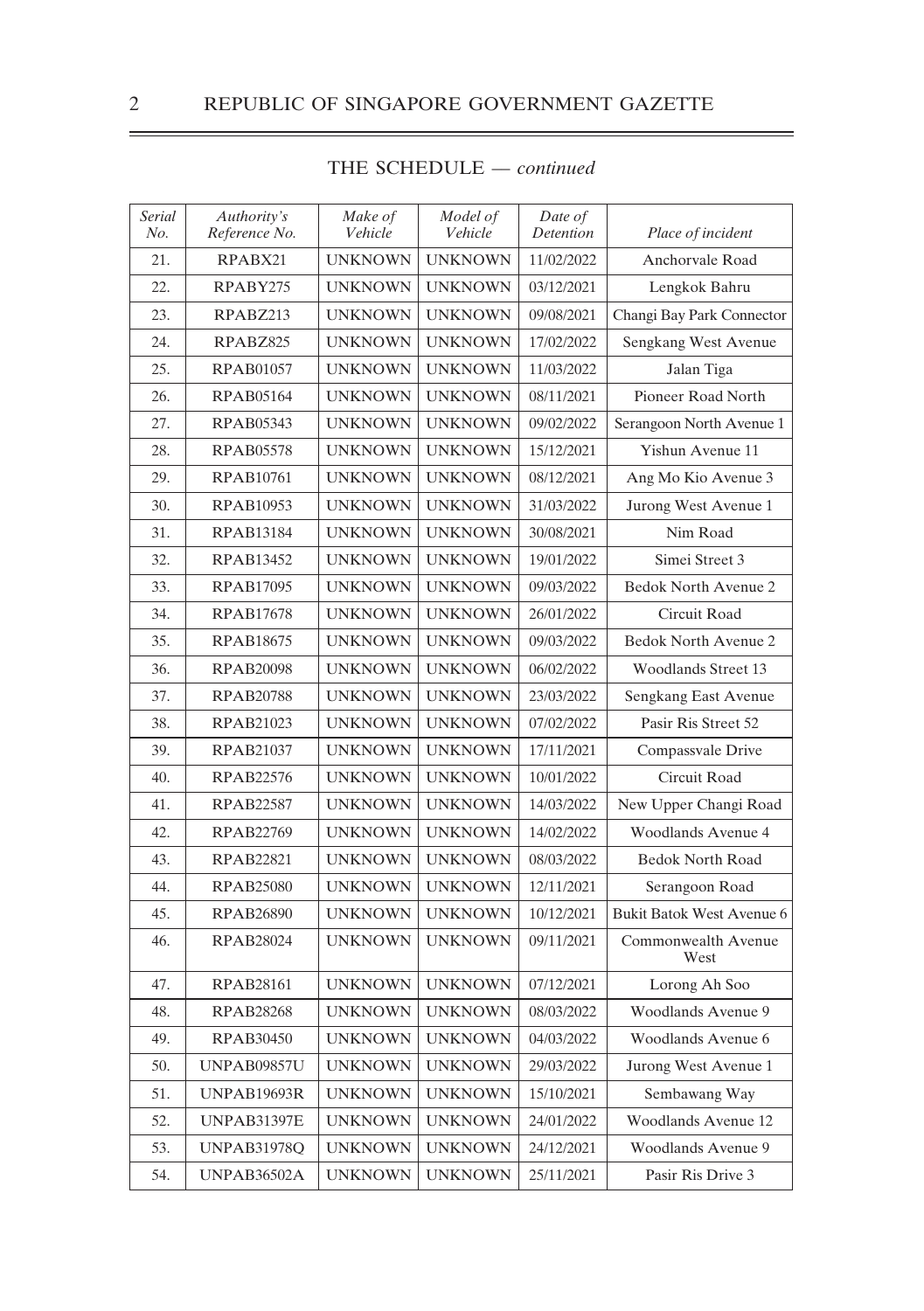| <b>Serial</b><br>No. | Authority's<br>Reference No. | Make of<br>Vehicle | Model of<br>Vehicle                    | Date of<br>Detention | Place of incident         |
|----------------------|------------------------------|--------------------|----------------------------------------|----------------------|---------------------------|
| 55.                  | UNPAB38963C                  | <b>UNKNOWN</b>     | <b>UNKNOWN</b>                         | 22/12/2021           | Montreal Link             |
| 56.                  | <b>UNPAB42679C</b>           | <b>UNKNOWN</b>     | <b>UNKNOWN</b>                         | 18/12/2021           | Jurong East Avenue 1      |
| 57.                  | <b>UNPAB49321D</b>           | <b>UNKNOWN</b>     | <b>UNKNOWN</b>                         | 20/10/2021           | Tampines Central 1        |
| 58.                  | UNPAB58640K                  | <b>UNKNOWN</b>     | <b>UNKNOWN</b>                         | 01/04/2022           | Aljunied Road             |
| 59.                  | UNPAB61655E                  | <b>UNKNOWN</b>     | <b>UNKNOWN</b>                         | 16/01/2022           | Woodlands Avenue 6        |
| 60.                  | UNPAB63216C                  | <b>UNKNOWN</b>     | <b>UNKNOWN</b>                         | 27/01/2022           | <b>Bayfront Avenue</b>    |
| 61.                  | <b>UNPAB68557B</b>           | <b>UNKNOWN</b>     | <b>UNKNOWN</b>                         | 22/03/2022           | Punggol Central           |
| 62.                  | <b>UNPAB74118A</b>           | <b>UNKNOWN</b>     | <b>UNKNOWN</b>                         | 15/10/2021           | <b>West Coast Road</b>    |
| 63.                  | <b>UNPAB84475U</b>           | <b>UNKNOWN</b>     | <b>UNKNOWN</b>                         | 21/01/2019           | Yishun Avenue 4           |
|                      |                              |                    | Division 2 – Personal Mobility Devices |                      |                           |
| Serial<br>No.        | Authority's<br>Reference No. | Type of<br>Device  | Model of<br>Device                     | Date of<br>Detention | Place of incident         |
| 1.                   | RPMD143AS                    | <b>UNKNOWN</b>     | <b>UNKNOWN</b>                         | 05/03/2020           | Ang Mo Kio Street 61      |
| 2.                   | RPMD312EL                    | <b>UNKNOWN</b>     | <b>UNKNOWN</b>                         | 27/04/2020           | <b>Woodlands Avenue 4</b> |
| 3.                   | RPMD497CL                    | <b>UNKNOWN</b>     | <b>UNKNOWN</b>                         | 30/06/2021           | <b>Admiralty Road</b>     |
| 4.                   | RPMD796DA                    | <b>UNKNOWN</b>     | <b>UNKNOWN</b>                         | 25/02/2019           | Punggol Walk              |
| 5.                   | UNPMD02538F                  | <b>UNKNOWN</b>     | <b>UNKNOWN</b>                         | 04/04/2022           | <b>Bedok North Road</b>   |
| 6.                   | UNPMD02874E                  | <b>UNKNOWN</b>     | <b>UNKNOWN</b>                         | 07/06/2021           | Punggol Road              |
| 7.                   | UNPMD04305B                  | <b>UNKNOWN</b>     | <b>UNKNOWN</b>                         | 06/04/2022           | <b>Alkaff Crescent</b>    |
| 8.                   | UNPMD04433J                  | <b>UNKNOWN</b>     | <b>UNKNOWN</b>                         | 05/04/2022           | Lorong 3 Toa Payoh        |
| 9.                   | UNPMD07208H                  | <b>UNKNOWN</b>     | <b>UNKNOWN</b>                         | 18/01/2019           | Jelebu Road               |
| 10.                  | UNPMD09345B                  | <b>UNKNOWN</b>     | <b>UNKNOWN</b>                         | 11/06/2019           | Pang Sua Park Connector   |
| 11.                  | <b>UNPMD12124Z</b>           | <b>UNKNOWN</b>     | <b>UNKNOWN</b>                         | 08/04/2022           | Ang Mo Kio Avenue 3       |
| 12.                  | <b>UNPMD13739Z</b>           | <b>UNKNOWN</b>     | <b>UNKNOWN</b>                         | 14/03/2022           | <b>Woodlands Crescent</b> |
| 13.                  | UNPMD14069D                  | <b>UNKNOWN</b>     | <b>UNKNOWN</b>                         | 15/01/2019           | Cecil Street              |
| 14.                  | UNPMD15895K                  | <b>UNKNOWN</b>     | <b>UNKNOWN</b>                         | 09/05/2018           | Upper Changi Road East    |
| 15.                  | UNPMD21235F                  | <b>UNKNOWN</b>     | <b>UNKNOWN</b>                         | 26/05/2019           | <b>Woodlands Avenue 7</b> |
| 16.                  | <b>UNPMD21781U</b>           | <b>UNKNOWN</b>     | <b>UNKNOWN</b>                         | 31/03/2021           | Marina Boulevard          |
| 17.                  | UNPMD23628K                  | <b>UNKNOWN</b>     | <b>UNKNOWN</b>                         | 08/04/2022           | Kim Keat Road             |
| 18.                  | <b>UNPMD24326U</b>           | <b>UNKNOWN</b>     | <b>UNKNOWN</b>                         | 28/01/2022           | Toh Guan Road East        |
| 19.                  | <b>UNPMD24639I</b>           | <b>UNKNOWN</b>     | <b>UNKNOWN</b>                         | 05/04/2022           | Punggol Drive             |
| 20.                  | <b>UNPMD26110G</b>           | <b>UNKNOWN</b>     | <b>UNKNOWN</b>                         | 11/06/2021           | Lorong 4 Toa Payoh        |
| 21.                  | UNPMD26460C                  | <b>UNKNOWN</b>     | <b>UNKNOWN</b>                         | 04/04/2022           | Sembawang Drive           |
| 22.                  | UNPMD26672A                  | <b>UNKNOWN</b>     | <b>UNKNOWN</b>                         | 07/04/2022           | Woodlands Avenue 5        |
| 23.                  | UNPMD27074E                  | <b>UNKNOWN</b>     | <b>UNKNOWN</b>                         | 11/08/2020           | Yishun Central            |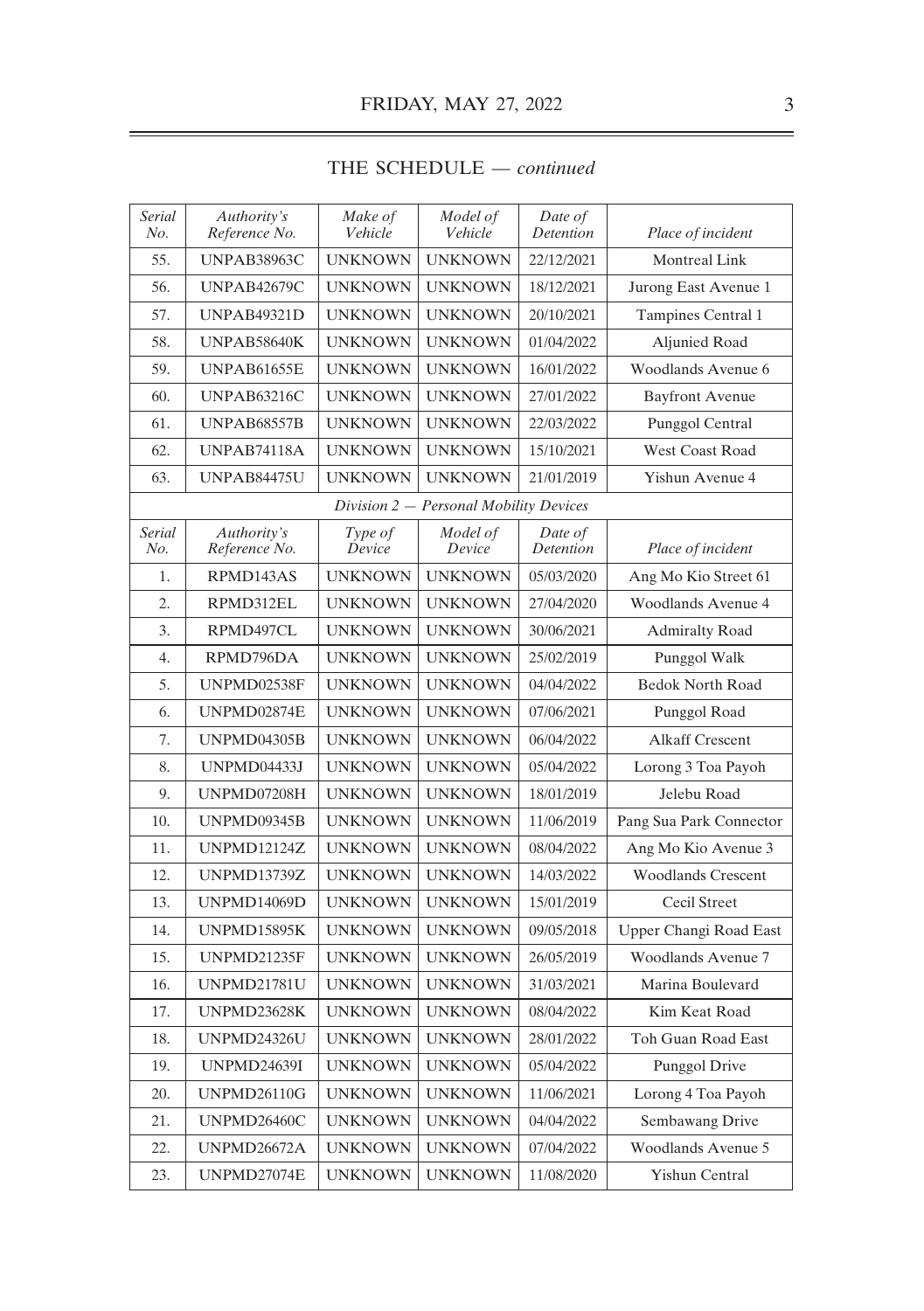| <b>Serial</b><br>No. | Authority's<br>Reference No. | Type of<br>Device | Model of<br>Device | Date of<br><b>Detention</b> | Place of incident      |
|----------------------|------------------------------|-------------------|--------------------|-----------------------------|------------------------|
| 24.                  | UNPMD28660A                  | <b>UNKNOWN</b>    | <b>UNKNOWN</b>     | 11/11/2021                  | Punggol Road           |
| 25.                  | <b>UNPMD29285I</b>           | <b>UNKNOWN</b>    | <b>UNKNOWN</b>     | 22/03/2022                  | Yishun Central         |
| 26.                  | <b>UNPMD29857I</b>           | <b>UNKNOWN</b>    | <b>UNKNOWN</b>     | 25/03/2022                  | Yishun Avenue 2        |
| 27.                  | <b>UNPMD30222E</b>           | <b>UNKNOWN</b>    | <b>UNKNOWN</b>     | 29/03/2022                  | Jurong West Street 42  |
| 28.                  | UNPMD31342E                  | <b>UNKNOWN</b>    | <b>UNKNOWN</b>     | 26/07/2021                  | Yishun Avenue 4        |
| 29.                  | <b>UNPMD32682G</b>           | <b>UNKNOWN</b>    | <b>UNKNOWN</b>     | 04/10/2021                  | Compassvale Drive      |
| 30.                  | <b>UNPMD33365A</b>           | <b>UNKNOWN</b>    | <b>UNKNOWN</b>     | 05/04/2022                  | Compassvale Street     |
| 31.                  | <b>UNPMD34958A</b>           | <b>UNKNOWN</b>    | <b>UNKNOWN</b>     | 28/07/2021                  | <b>Esplanade Drive</b> |
| 32.                  | <b>UNPMD34984J</b>           | <b>UNKNOWN</b>    | <b>UNKNOWN</b>     | 22/04/2022                  | Sengkang East Way      |
| 33.                  | <b>UNPMD35079B02</b>         | <b>UNKNOWN</b>    | <b>UNKNOWN</b>     | 14/04/2022                  | Redhill Road           |
| 34.                  | <b>UNPMD37008I</b>           | <b>UNKNOWN</b>    | <b>UNKNOWN</b>     | 25/03/2022                  | Sengkang West Way      |
| 35.                  | <b>UNPMD37513G</b>           | <b>UNKNOWN</b>    | <b>UNKNOWN</b>     | 10/01/2022                  | Yishun Street 51       |
| 36.                  | <b>UNPMD38014D</b>           | <b>UNKNOWN</b>    | <b>UNKNOWN</b>     | 25/01/2019                  | Mountbatten Road       |
| 37.                  | UNPMD40546A                  | <b>UNKNOWN</b>    | <b>UNKNOWN</b>     | 07/06/2019                  | Tampines Avenue 8      |
| 38.                  | <b>UNPMD40675N</b>           | <b>UNKNOWN</b>    | <b>UNKNOWN</b>     | 21/03/2022                  | Kaki Bukit Avenue 6    |
| 39.                  | <b>UNPMD42781A</b>           | <b>UNKNOWN</b>    | <b>UNKNOWN</b>     | 21/02/2019                  | Marsiling Road         |
| 40.                  | UNPMD45191D                  | <b>UNKNOWN</b>    | <b>UNKNOWN</b>     | 03/02/2021                  | Tampines Avenue 9      |
| 41.                  | UNPMD47194H                  | <b>UNKNOWN</b>    | <b>UNKNOWN</b>     | 10/05/2018                  | Bedok North Avenue 4   |
| 42.                  | <b>UNPMD68722Z</b>           | <b>UNKNOWN</b>    | <b>UNKNOWN</b>     | 22/02/2022                  | Pasir Ris Drive 4      |
| 43.                  | <b>UNPMD73125U</b>           | <b>UNKNOWN</b>    | <b>UNKNOWN</b>     | 30/01/2019                  | Yishun Avenue 6        |
| 44.                  | <b>UNPMD83358J</b>           | <b>UNKNOWN</b>    | <b>UNKNOWN</b>     | 22/09/2020                  | Sembawang Crescent     |
| 45.                  | <b>UNPMD91163Z</b>           | <b>UNKNOWN</b>    | <b>UNKNOWN</b>     | 08/04/2022                  | Tampines Avenue 4      |
| 46.                  | UNPMD91901F                  | <b>UNKNOWN</b>    | <b>UNKNOWN</b>     | 23/04/2022                  | Punggol Road           |

Dated 27 May 2022

## WANG TAH LIM

*Authorised Officer, Land Transport Authority of Singapore.*

## [LTA/LEGAL/KT/2014/01/95(9); AG/LEGIS/SL/2C/2015/11 Vol. 1]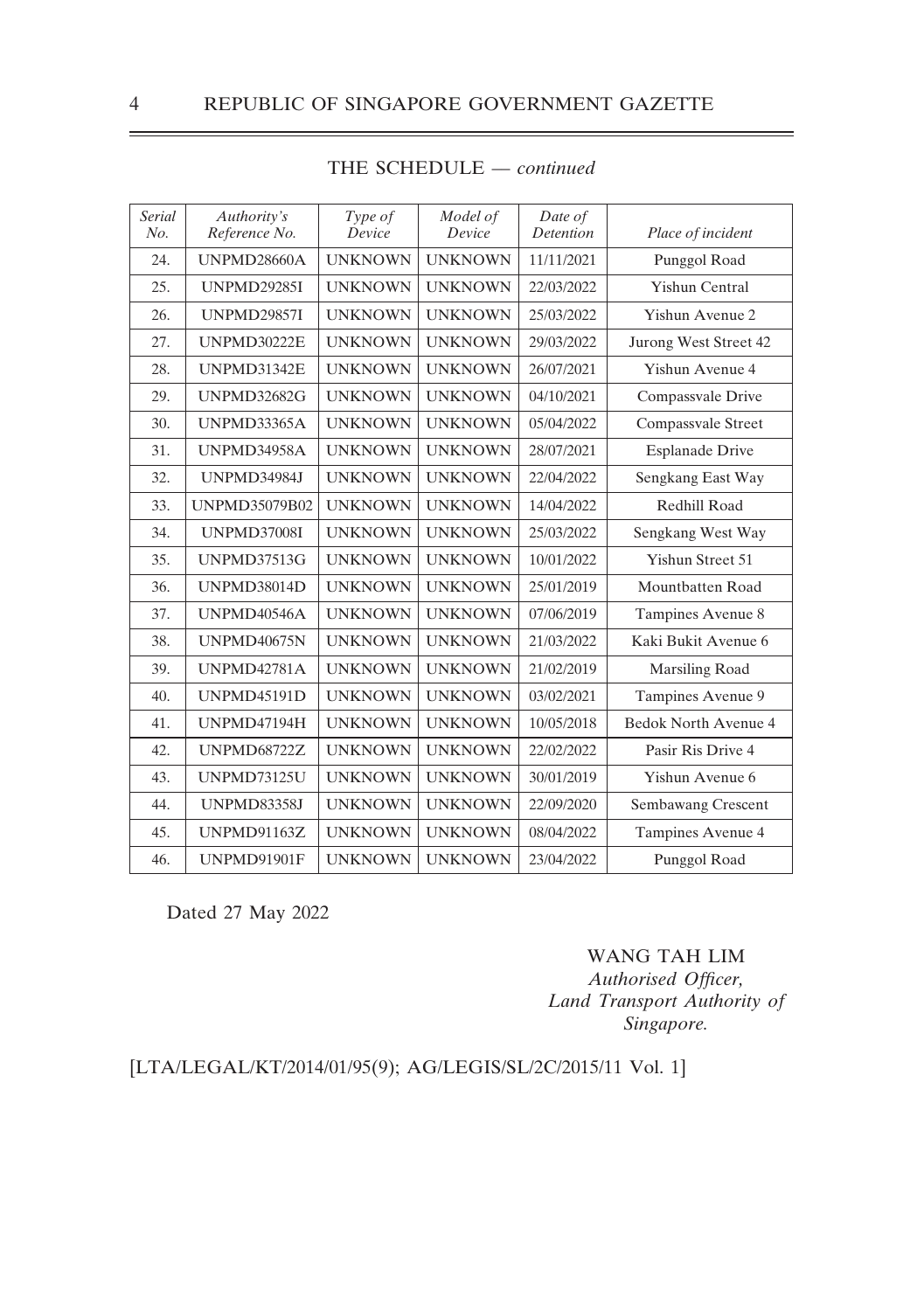#### **No. 1267** –– ACTIVE MOBILITY ACT 2017

#### ACTIVE MOBILITY (DETAINED VEHICLES NO. 07) OF NOTIFICATION 2022

It is notified for general information that —

- (*a*) the Land Transport Authority of Singapore has appointed, under section 38(1) of the Active Mobility Act 2017, Wang Tah Lim, an assistant registrar appointed under section 9(2) of the Road Traffic Act, as an authorised officer for the purpose of section 53(3) of the Act (see G.N. No. 1159/2017);
- (*b*) the vehicles specified in the Schedule, which were moved to or surrendered at a holding yard under section 45, 46 or 50 of the Act, have become unclaimed under section 53(2) of the Act; and
- (*c*) pursuant to section 53(3) of the Act, the authorised officer intends to sell by public auction or tender, or destroy or otherwise dispose of, each vehicle specified in the Schedule on or after 27 June 2022.

### THE SCHEDULE

| Division $1 - B$ icycles (including power-assisted bicycles) |                              |                    |                     |                             |                       |  |  |
|--------------------------------------------------------------|------------------------------|--------------------|---------------------|-----------------------------|-----------------------|--|--|
| Serial<br>No.                                                | Authority's<br>Reference No. | Make of<br>Vehicle | Model of<br>Vehicle | Date of<br><b>Detention</b> | Place of incident     |  |  |
| 1.                                                           | <b>RPAB10137</b>             | <b>UNKNOWN</b>     | <b>UNKNOWN</b>      | 05/11/2018                  | Sembawang Road        |  |  |
| $\overline{2}$ .                                             | RPAB12402                    | <b>UNKNOWN</b>     | <b>UNKNOWN</b>      | 07/07/2018                  | Toa Payoh North       |  |  |
| 3.                                                           | RPAB16794                    | <b>UNKNOWN</b>     | <b>UNKNOWN</b>      | 16/05/2018                  | Boon Lay Way          |  |  |
| $\overline{4}$ .                                             | RPAB27927                    | <b>UNKNOWN</b>     | <b>UNKNOWN</b>      | 14/05/2018                  | Boon Lay Way          |  |  |
| 5.                                                           | RPAB29714                    | <b>UNKNOWN</b>     | <b>UNKNOWN</b>      | 24/06/2018                  | Lorong 4 Toa Payoh    |  |  |
| 6.                                                           | UNPAB08802E                  | <b>UNKNOWN</b>     | <b>UNKNOWN</b>      | 12/07/2018                  | Lorong 1 Geylang      |  |  |
| 7.                                                           | UNPAB27817D                  | <b>UNKNOWN</b>     | <b>UNKNOWN</b>      | 14/12/2018                  | Orchard Road          |  |  |
| 8.                                                           | <b>UNPAB34388X</b>           | <b>UNKNOWN</b>     | <b>UNKNOWN</b>      | 09/06/2018                  | Yung Sheng Road       |  |  |
| 9.                                                           | <b>UNPAB43911J</b>           | <b>UNKNOWN</b>     | <b>UNKNOWN</b>      | 18/05/2018                  | Hougang Avenue 8      |  |  |
| 10.                                                          | <b>UNPAB46452D</b>           | <b>UNKNOWN</b>     | <b>UNKNOWN</b>      | 09/10/2018                  | Rivervale Crescent    |  |  |
| 11.                                                          | <b>UNREG12112N</b>           | <b>UNKNOWN</b>     | <b>UNKNOWN</b>      | 21/07/2020                  | Jurong East Street 24 |  |  |
| 12.                                                          | <b>UNREG14042O</b>           | <b>UNKNOWN</b>     | <b>UNKNOWN</b>      | 04/02/2022                  | Yishun Avenue 2       |  |  |
| 13.                                                          | <b>UNREG36425B</b>           | <b>UNKNOWN</b>     | <b>UNKNOWN</b>      | 03/12/2021                  | Bedok North Avenue 3  |  |  |
| 14.                                                          | UNREG84842W                  | <b>UNKNOWN</b>     | <b>UNKNOWN</b>      | 17/01/2022                  | Kallang Road          |  |  |

## VEHICLES MOVED TO OR SURRENDERED AT HOLDING YARD UNDER SECTION 45, 46 OR 50 OF ACT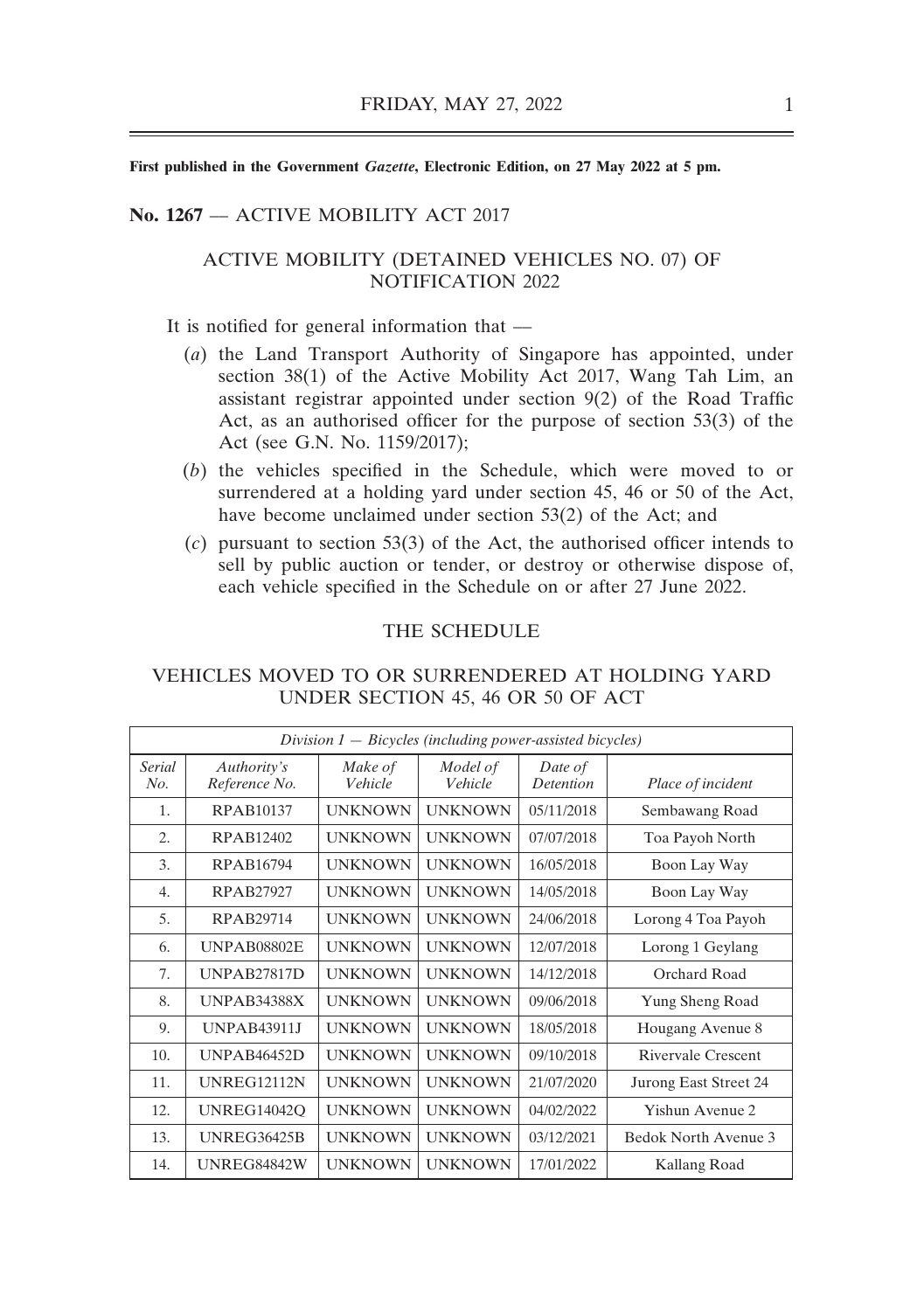| Division 2 - Personal Mobility Devices |                              |                   |                    |                             |                           |  |  |
|----------------------------------------|------------------------------|-------------------|--------------------|-----------------------------|---------------------------|--|--|
| Serial<br>No.                          | Authority's<br>Reference No. | Type of<br>Device | Model of<br>Device | Date of<br><b>Detention</b> | Place of incident         |  |  |
|                                        | RPMD685EN                    | <b>UNKNOWN</b>    | <b>UNKNOWN</b>     | 22/05/2020                  | <b>Balestier Road</b>     |  |  |
| 2.                                     | <b>UNPMD10322</b>            | <b>UNKNOWN</b>    | <b>UNKNOWN</b>     | 03/03/2022                  | Bukit Batok West Avenue 5 |  |  |
|                                        | <b>UNPMD20422</b>            | <b>UNKNOWN</b>    | <b>UNKNOWN</b>     | 22/04/2022                  | Mountbatten Road          |  |  |

Dated 27 May 2022

WANG TAH LIM *Authorised Officer,*

*Land Transport Authority of Singapore.*

[LTA/LEGAL/KT/2014/01/95(9); AG/LEGIS/SL/2C/2015/11 Vol. 1]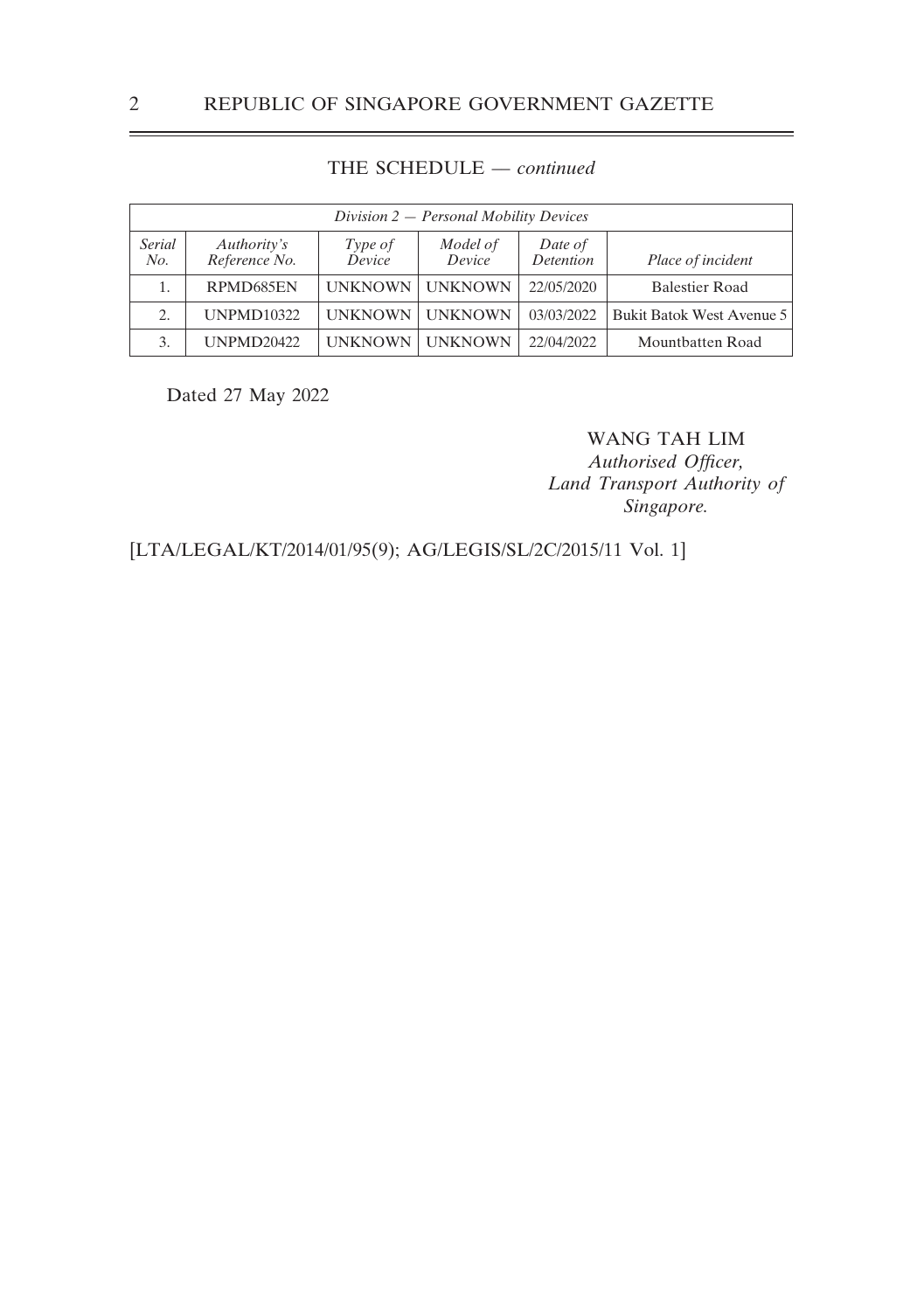#### **No. 1275** –– ROAD TRAFFIC ACT 1961

### ROAD TRAFFIC (FORFEITED NON-COMPLIANT VEHICLES NO. 07) NOTIFICATION 2022

It is notified for general information that, pursuant to a delegation under section 8(2) of the Land Transport Authority of Singapore Act 1995 of the powers of the Land Transport Authority of Singapore under section 95B(1), (2) and (7) of the Act to every assistant registrar appointed under section 9(2) of the Act (see G.N. No. 1162/2017), Wang Tah Lim, an assistant registrar —

- (*a*) has forfeited, under section 95B(1) or (2) of the Act, the non-compliant power-assisted bicycles and non-compliant personal mobility devices specified in the Schedule; and
- (*b*) pursuant to section 95B(7) of the Act, intends to sell by public auction or tender, or destroy or otherwise dispose of, each non-compliant power-assisted bicycle or non-compliant personal mobility device specified in the Schedule on or after 27 June 2022.

#### THE SCHEDULE

| Division $1 - Non-compliant power-assisted bicycles$ |                              |                    |                     |                      |                             |  |  |
|------------------------------------------------------|------------------------------|--------------------|---------------------|----------------------|-----------------------------|--|--|
| Serial<br>No.                                        | Authority's<br>Reference No. | Make of<br>Vehicle | Model of<br>Vehicle | Date of<br>Detention | Place of incident           |  |  |
| 1.                                                   | RPABA270                     | <b>UNKNOWN</b>     | <b>UNKNOWN</b>      | 30/11/2021           | <b>Upper Jurong Road</b>    |  |  |
| $\overline{2}$ .                                     | RPABA479                     | <b>UNKNOWN</b>     | <b>UNKNOWN</b>      | 08/08/2021           | Serangoon Central Drive     |  |  |
| 3.                                                   | RPABB397                     | <b>UNKNOWN</b>     | <b>UNKNOWN</b>      | 11/11/2021           | Ang Mo Kio Avenue 3         |  |  |
| 4.                                                   | RPABB420                     | <b>UNKNOWN</b>     | <b>UNKNOWN</b>      | 04/05/2021           | Saint George's Lane         |  |  |
| 5.                                                   | RPABB521                     | <b>UNKNOWN</b>     | <b>UNKNOWN</b>      | 06/08/2021           | Hougang Avenue 8            |  |  |
| 6.                                                   | RPABC9                       | <b>UNKNOWN</b>     | <b>UNKNOWN</b>      | 02/12/2021           | Commonwealth Avenue         |  |  |
| 7.                                                   | RPABC178                     | <b>UNKNOWN</b>     | <b>UNKNOWN</b>      | 07/12/2021           | Segar Road                  |  |  |
| 8.                                                   | RPABC329                     | <b>UNKNOWN</b>     | <b>UNKNOWN</b>      | 04/09/2021           | Pasir Ris Street 52         |  |  |
| 9.                                                   | RPARF41                      | <b>UNKNOWN</b>     | <b>UNKNOWN</b>      | 25/01/2022           | Bencoolen Street            |  |  |
| 10.                                                  | RPABF205                     | <b>UNKNOWN</b>     | <b>UNKNOWN</b>      | 18/08/2021           | <b>Bukit Panjang</b>        |  |  |
| 11.                                                  | RPABF241                     | <b>UNKNOWN</b>     | <b>UNKNOWN</b>      | 24/11/2021           | Tampines Link               |  |  |
| 12.                                                  | RPABF382                     | <b>UNKNOWN</b>     | <b>UNKNOWN</b>      | 14/10/2021           | Punggol Road                |  |  |
| 13.                                                  | RPABF411                     | <b>UNKNOWN</b>     | <b>UNKNOWN</b>      | 05/06/2020           | Jurong West Street 64       |  |  |
| 14.                                                  | RPABF492                     | <b>UNKNOWN</b>     | <b>UNKNOWN</b>      | 26/11/2021           | Ang Mo Kio Avenue 1         |  |  |
| 15.                                                  | RPABG54                      | <b>UNKNOWN</b>     | <b>UNKNOWN</b>      | 12/08/2021           | <b>Bedok North Street 1</b> |  |  |
| 16.                                                  | RPABH349                     | <b>UNKNOWN</b>     | <b>UNKNOWN</b>      | 28/11/2021           | Choa Chu Kang Grove         |  |  |

#### VEHICLES FORFEITED UNDER SECTION 95B(1) OR (2) OF ACT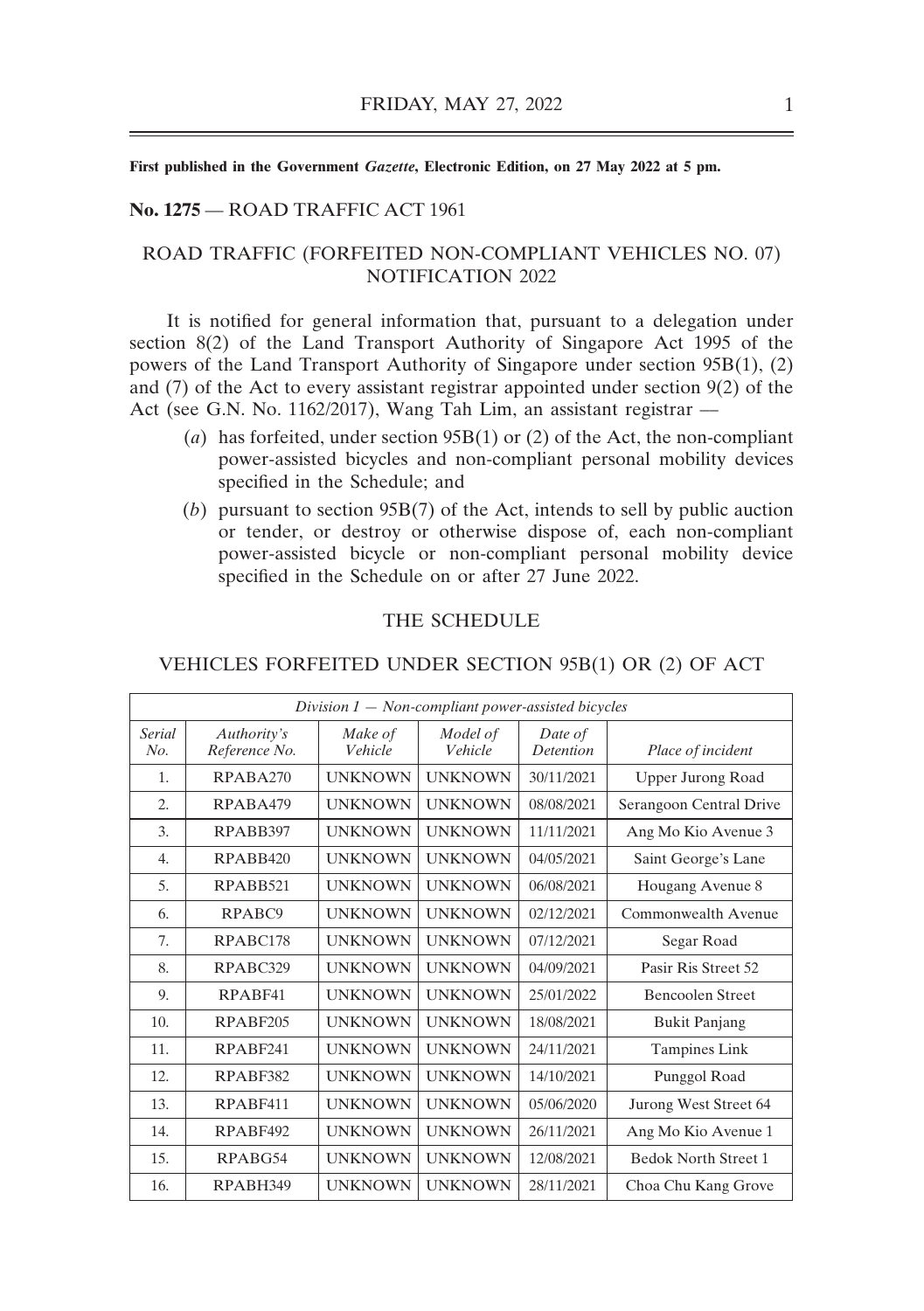| Serial<br>No. | Authority's<br>Reference No. | Make of<br>Vehicle                                     | Model of<br>Vehicle | Date of<br>Detention | Place of incident              |
|---------------|------------------------------|--------------------------------------------------------|---------------------|----------------------|--------------------------------|
| 17.           | RPABH388                     | <b>UNKNOWN</b>                                         | <b>UNKNOWN</b>      | 05/08/2021           | Sin Ming Drive                 |
| 18.           | RPABK234                     | <b>UNKNOWN</b>                                         | <b>UNKNOWN</b>      | 12/11/2021           | Punggol Field                  |
| 19.           | RPABK498                     | <b>UNKNOWN</b>                                         | <b>UNKNOWN</b>      | 26/11/2021           | Ang Mo Kio Street 31           |
| 20.           | RPABL <sub>488</sub>         | <b>UNKNOWN</b>                                         | <b>UNKNOWN</b>      | 11/01/2022           | Mandai Avenue                  |
| 21.           | RPABL965                     | <b>UNKNOWN</b>                                         | <b>UNKNOWN</b>      | 24/12/2021           | Compassvale Walk               |
| 22.           | RPABM915                     | <b>UNKNOWN</b>                                         | <b>UNKNOWN</b>      | 12/11/2021           | Sentul Crescent                |
| 23.           | RPABN669                     | <b>UNKNOWN</b>                                         | <b>UNKNOWN</b>      | 24/11/2021           | Hougang Central                |
| 24.           | RPABN748                     | <b>UNKNOWN</b>                                         | <b>UNKNOWN</b>      | 23/11/2021           | Teck Whye Avenue               |
| 25.           | RPABP844                     | <b>UNKNOWN</b>                                         | <b>UNKNOWN</b>      | 31/10/2021           | Sengkang Central               |
| 26.           | RPABP961                     | <b>UNKNOWN</b>                                         | <b>UNKNOWN</b>      | 21/01/2022           | Sengkang East Way              |
| 27.           | RPABP979                     | <b>UNKNOWN</b>                                         | <b>UNKNOWN</b>      | 14/09/2021           | Choa Chu Kang Avenue 4         |
| 28.           | RPABT422                     | <b>UNKNOWN</b>                                         | <b>UNKNOWN</b>      | 03/06/2021           | Tampines Avenue 6              |
| 29.           | RPABT841                     | <b>UNKNOWN</b>                                         | <b>UNKNOWN</b>      | 12/08/2021           | Kitchener Link                 |
| 30.           | RPABY40                      | <b>UNKNOWN</b>                                         | <b>UNKNOWN</b>      | 07/09/2021           | Kim Seng Walk                  |
| 31.           | RPABY47                      | <b>UNKNOWN</b>                                         | <b>UNKNOWN</b>      | 26/01/2022           | <b>Woodlands Street 11</b>     |
| 32.           | RPABY734                     | <b>UNKNOWN</b>                                         | <b>UNKNOWN</b>      | 20/03/2022           | Punggol Central                |
| 33.           | RPABY953                     | <b>UNKNOWN</b>                                         | <b>UNKNOWN</b>      | 07/09/2021           | Telok Blangah Drive            |
| 34.           | RPABY971                     | <b>UNKNOWN</b>                                         | <b>UNKNOWN</b>      | 28/01/2022           | Jurong East Avenue 1           |
| 35.           | RPABZ672                     | <b>UNKNOWN</b>                                         | <b>UNKNOWN</b>      | 12/02/2022           | <b>Buangkok Crescent</b>       |
| 36.           | <b>RPAB18101</b>             | <b>UNKNOWN</b>                                         | <b>UNKNOWN</b>      | 28/04/2021           | Jurong West Central 1          |
| 37.           | <b>RPAB21678</b>             | <b>UNKNOWN</b>                                         | <b>UNKNOWN</b>      | 10/12/2021           | Hougang Street 51              |
| 38.           | RPAB22763                    | <b>UNKNOWN</b>                                         | <b>UNKNOWN</b>      | 15/02/2022           | Gangsa Road                    |
| 39.           | RPAB24614                    | <b>UNKNOWN</b>                                         | <b>UNKNOWN</b>      | 26/01/2022           | Potong Pasir Avenue 2          |
| 40.           | UNPAB01914P                  | <b>UNKNOWN</b>                                         | <b>UNKNOWN</b>      | 24/06/2019           | <b>Blair Road</b>              |
| 41.           | UNPAB08001I02                | <b>UNKNOWN</b>                                         | <b>UNKNOWN</b>      | 03/01/2019           | Jalan Bukit Merah              |
| 42.           | <b>UNPAB22220B</b>           | <b>UNKNOWN</b>                                         | <b>UNKNOWN</b>      | 25/12/2021           | Sims Drive                     |
| 43.           | <b>UNPAB234093</b>           | <b>UNKNOWN</b>                                         | <b>UNKNOWN</b>      | 17/02/2022           | Bukit Batok West Avenue 6      |
| 44.           | <b>UNPAB68918Z</b>           | <b>UNKNOWN</b>                                         | <b>UNKNOWN</b>      | 31/08/2021           | <b>Prince Charles Crescent</b> |
| 45.           | <b>UNPAB83292B</b>           | <b>UNKNOWN</b>                                         | <b>UNKNOWN</b>      | 07/03/2022           | Jurong West Street 65          |
|               |                              | Division $2 - Non-compliant$ personal mobility devices |                     |                      |                                |
| Serial<br>No. | Authority's<br>Reference No. | Make of<br>Vehicle                                     | Model of<br>Vehicle | Date of<br>Detention | Place of incident              |
| 1.            | RPMD385FF                    | <b>UNKNOWN</b>                                         | <b>UNKNOWN</b>      | 02/06/2021           | Pasir Ris Drive 3              |
| 2.            | RPMD414CS                    | <b>UNKNOWN</b>                                         | <b>UNKNOWN</b>      | 04/06/2021           | Tampines Street 22             |
| 3.            | RPMD674CT                    | <b>UNKNOWN</b>                                         | <b>UNKNOWN</b>      | 02/07/2021           | Ang Mo Kio Avenue 3            |
| 4.            | UNPMD01227B                  | <b>UNKNOWN</b>                                         | <b>UNKNOWN</b>      | 16/11/2021           | Whampoa Drive                  |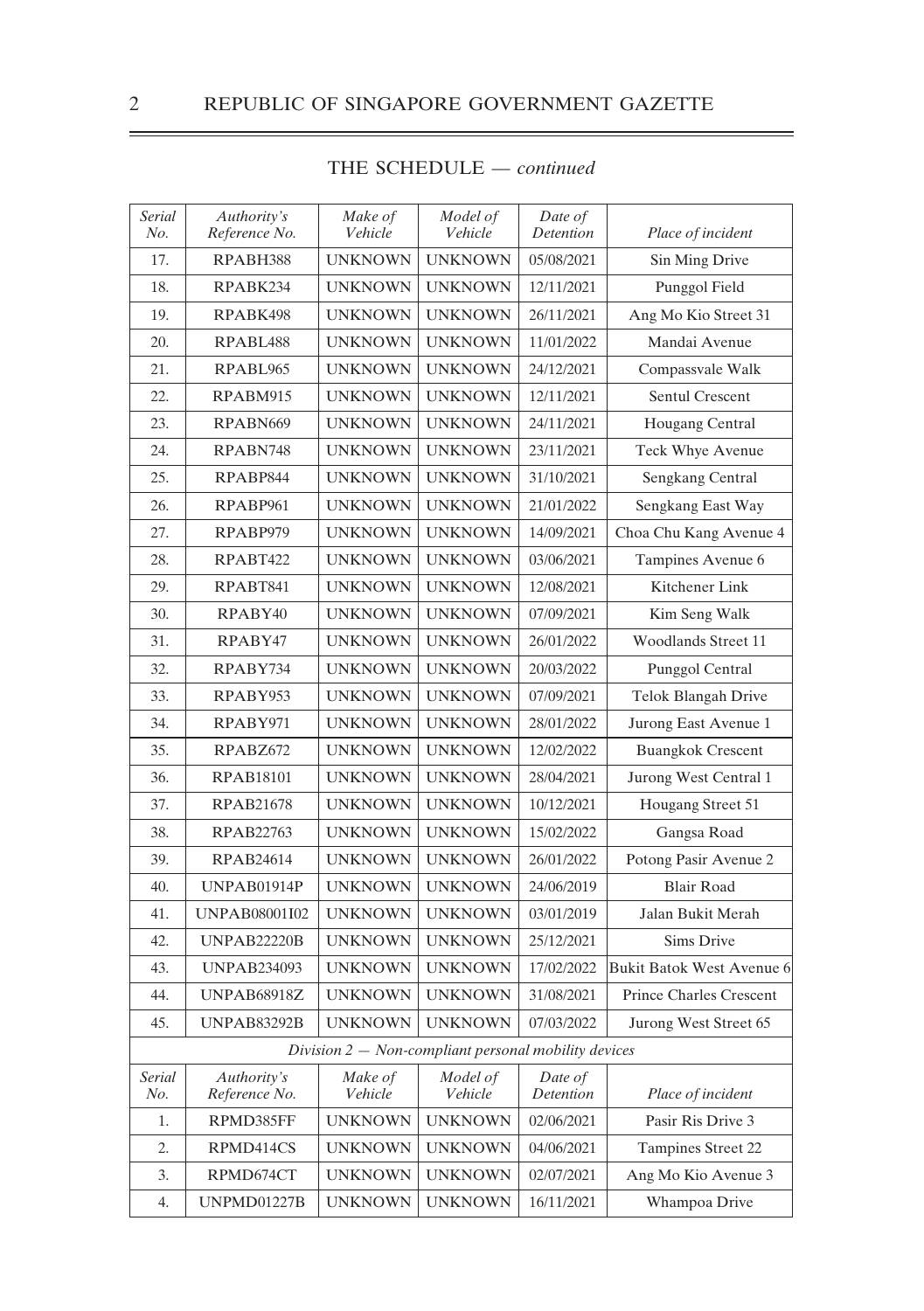| <b>Serial</b><br>No. | Authority's<br>Reference No. | Make of<br>Vehicle | Model of<br>Vehicle | Date of<br><b>Detention</b> | Place of incident         |
|----------------------|------------------------------|--------------------|---------------------|-----------------------------|---------------------------|
| 5.                   | UNPMD03486F                  | <b>UNKNOWN</b>     | <b>UNKNOWN</b>      | 26/11/2021                  | <b>Chestnut Avenue</b>    |
| 6.                   | <b>UNPMD04171G</b>           | <b>UNKNOWN</b>     | <b>UNKNOWN</b>      | 12/05/2019                  | Gerald Drive              |
| 7.                   | <b>UNPMD05837B</b>           | <b>UNKNOWN</b>     | <b>UNKNOWN</b>      | 23/02/2022                  | Yishun Avenue 11          |
| 8.                   | UNPMD06364H                  | <b>UNKNOWN</b>     | <b>UNKNOWN</b>      | 18/03/2022                  | Ang Mo Kio Street 11      |
| 9.                   | <b>UNPMD15591G</b>           | <b>UNKNOWN</b>     | <b>UNKNOWN</b>      | 23/03/2022                  | <b>Buangkok Crescent</b>  |
| 10.                  | <b>UNPMD19928F02</b>         | <b>UNKNOWN</b>     | <b>UNKNOWN</b>      | 18/03/2022                  | <b>Boon Tat Street</b>    |
| 11.                  | <b>UNPMD21765D</b>           | <b>UNKNOWN</b>     | <b>UNKNOWN</b>      | 03/01/2019                  | Seletar Expressway        |
| 12.                  | UNPMD21984Z02                | <b>UNKNOWN</b>     | <b>UNKNOWN</b>      | 20/07/2021                  | Sin Ming Drive            |
| 13.                  | <b>UNPMD23815Z</b>           | <b>UNKNOWN</b>     | <b>UNKNOWN</b>      | 04/01/2021                  | Geylang Road              |
| 14.                  | UNPMD25283A                  | <b>UNKNOWN</b>     | <b>UNKNOWN</b>      | 07/07/2021                  | Ang Mo Kio Street 61      |
| 15.                  | UNPMD25370F                  | <b>UNKNOWN</b>     | <b>UNKNOWN</b>      | 31/03/2022                  | Yishun Ring Road          |
| 16.                  | UNPMD26036E                  | <b>UNKNOWN</b>     | <b>UNKNOWN</b>      | 01/03/2022                  | Pending Road              |
| 17.                  | UNPMD31593E                  | <b>UNKNOWN</b>     | <b>UNKNOWN</b>      | 03/02/2022                  | <b>Gerald Drive</b>       |
| 18.                  | <b>UNPMD32529Z</b>           | <b>UNKNOWN</b>     | <b>UNKNOWN</b>      | 09/05/2020                  | Segar Road                |
| 19.                  | <b>UNPMD32978Z</b>           | <b>UNKNOWN</b>     | <b>UNKNOWN</b>      | 29/11/2021                  | Fort Road                 |
| 20.                  | <b>UNPMD36193H</b>           | <b>UNKNOWN</b>     | <b>UNKNOWN</b>      | 11/03/2022                  | Commerce Street           |
| 21.                  | UNPMD41254F                  | <b>UNKNOWN</b>     | <b>UNKNOWN</b>      | 28/02/2019                  | Ang Mo Kio Street 22      |
| 22.                  | <b>UNPMD45700G</b>           | <b>UNKNOWN</b>     | <b>UNKNOWN</b>      | 14/03/2022                  | Lorong 2 Toa Payoh        |
| 23.                  | UNPMD46446F                  | <b>UNKNOWN</b>     | <b>UNKNOWN</b>      | 04/07/2018                  | <b>Teck Whye Crescent</b> |
| 24.                  | UNPMD57947C                  | <b>UNKNOWN</b>     | <b>UNKNOWN</b>      | 08/06/2021                  | <b>Woodlands Drive 42</b> |
| 25.                  | <b>UNPMD58613Z</b>           | <b>UNKNOWN</b>     | <b>UNKNOWN</b>      | 16/03/2022                  | Kaki Bukit Road           |
| 26.                  | <b>UNPMD73029H</b>           | <b>UNKNOWN</b>     | <b>UNKNOWN</b>      | 03/10/2021                  | Woodlands Avenue 9        |

Dated 27 May 2022

## WANG TAH LIM

*Assistant Registrar of Vehicles, Land Transport Authority of Singapore.*

[LTA/IV/C55.001.000; AG/LLRD/SL/276/2010/76 Vol. 1]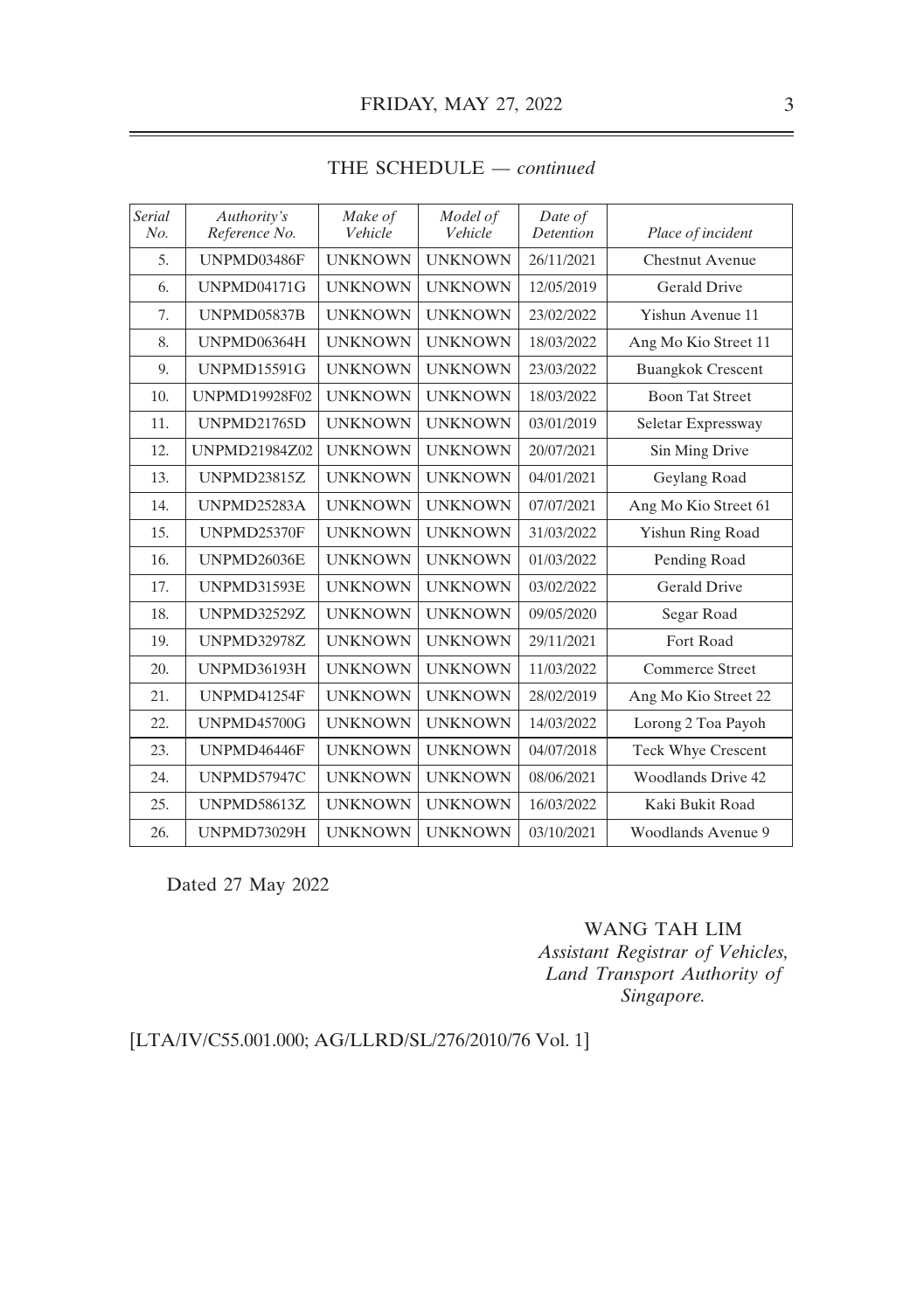#### **No. 1276** –– ROAD TRAFFIC ACT 1961

#### ROAD TRAFFIC (DETAINED VEHICLES NO. 08) NOTIFICATION 2022

Pursuant to section 95(9) of the Road Traffic Act, it is notified for general information that ––

- (*a*) the vehicles specified in the Schedule are detained under section 95(3) of the Act; and
- (*b*) the Registrar of Vehicles intends to sell by public auction or otherwise dispose of each vehicle specified in the Schedule on or after 27 June 2022.

## THE SCHEDULE

#### VEHICLES DETAINED UNDER SECTION 95(3) OF ACT

|                      | $Division 1 - Bicycles (including power-assisted bicycles and personal mobility devices)$ |                              |                                               |                             |                                        |  |  |
|----------------------|-------------------------------------------------------------------------------------------|------------------------------|-----------------------------------------------|-----------------------------|----------------------------------------|--|--|
| <b>Serial</b><br>No. | Authority's<br>Reference No.                                                              | Make of<br>Vehicle           | Model of<br>Vehicle                           | Date of<br>Detention        | Place of incident                      |  |  |
| 1.                   | RPABC644                                                                                  | <b>UNKNOWN</b>               | <b>UNKNOWN</b>                                | 14/10/2021                  | Depot Road                             |  |  |
| $\overline{2}$ .     | RPAB14390                                                                                 | <b>UNKNOWN</b>               | <b>UNKNOWN</b>                                | 18/06/2019                  | <b>Bedok North Road</b>                |  |  |
| 3.                   | RPAB20479                                                                                 | <b>UNKNOWN</b>               | <b>UNKNOWN</b>                                | 08/08/2020                  | Seletar North Link                     |  |  |
| $\overline{4}$ .     | <b>UNPAB08001I</b>                                                                        | <b>UNKNOWN</b>               | <b>UNKNOWN</b>                                | 05/03/2018                  | <b>Boon Tat Street</b>                 |  |  |
| 5 <sub>1</sub>       | <b>UNPAB10322</b>                                                                         | <b>UNKNOWN</b>               | <b>UNKNOWN</b>                                | 29/03/2022                  | Aljunied Road                          |  |  |
| 6.                   | <b>UNPAB24485M</b>                                                                        | <b>UNKNOWN</b>               | <b>UNKNOWN</b>                                | 22/07/2019                  | <b>Woodlands Road</b>                  |  |  |
| 7.                   | RPMD600CT                                                                                 | <b>UNKNOWN</b>               | <b>UNKNOWN</b>                                | 25/01/2022                  | Woodlands Avenue 6                     |  |  |
| 8.                   | <b>UNPMD20322</b>                                                                         | <b>UNKNOWN</b>               | <b>UNKNOWN</b>                                | 11/03/2022                  | Woodlands Avenue 5                     |  |  |
| 9.                   | <b>UNPMD20801Z</b>                                                                        | <b>UNKNOWN</b>               | <b>UNKNOWN</b>                                | 13/07/2020                  | <b>Bukit Batok West Avenue 8</b>       |  |  |
| 10.                  | <b>UNPMD30322</b>                                                                         | <b>UNKNOWN</b>               | <b>UNKNOWN</b>                                | 23/03/2022                  | <b>Buangkok Crescent</b>               |  |  |
|                      |                                                                                           |                              | Division 2 - Heavy Vehicle                    |                             |                                        |  |  |
| Serial<br>No.        | Authority's<br>Reference No.                                                              | Make of<br>Vehicle           | Model of<br>Vehicle                           | Date of<br><b>Detention</b> | Place of incident                      |  |  |
| 1.                   | <b>YN2206R</b>                                                                            | <b>ISUZU</b>                 | NPR75UH5A                                     | 23/11/2021                  | Neo Tiew Road                          |  |  |
|                      |                                                                                           |                              | Division $3 - Motor$ Car                      |                             |                                        |  |  |
| <b>Serial</b><br>No. | Authority's<br>Reference No.                                                              | Make of<br>Vehicle           | Model of<br>Vehicle                           | Date of<br><b>Detention</b> | Place of incident                      |  |  |
| 1.                   | JPJ1601                                                                                   | <b>UNKNOWN</b>               | <b>UNKNOWN</b>                                | 08/04/2022                  | <b>Woodlands Industrial Park</b><br>E5 |  |  |
| $\overline{2}$ .     | SDW87G                                                                                    | <b>ROLLS</b><br><b>ROYCE</b> | <b>SILVERSPUR</b><br>A                        | 17/03/2020                  | Farrer Road                            |  |  |
| 3.                   | <b>SLV8618H</b>                                                                           | <b>TOYOTA</b>                | CAMRY 2.4<br><b>AUTO ABS</b><br><b>AIRBAG</b> | 26/05/2020                  | Geylang Road                           |  |  |